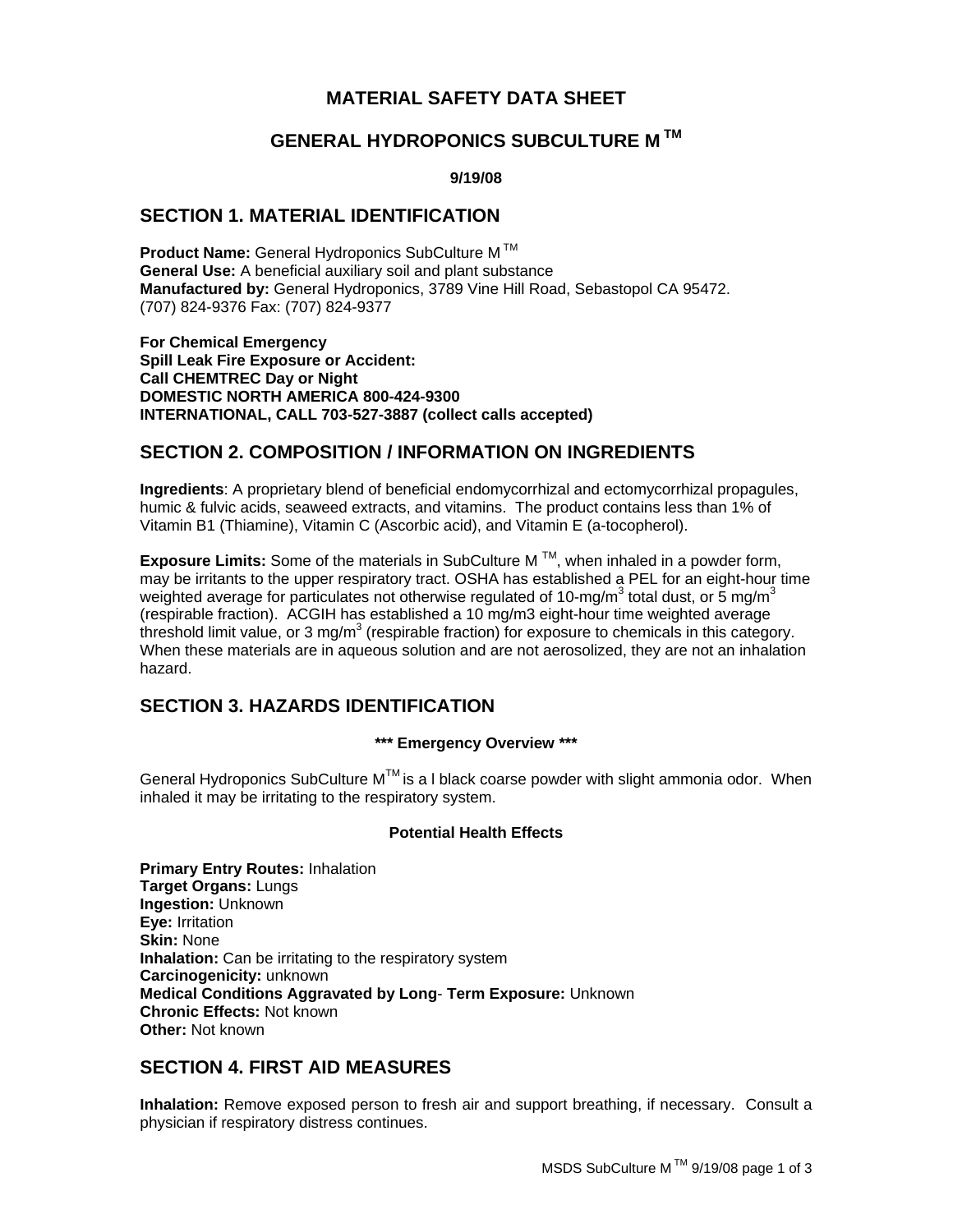**Ingestion:** Never give anything by mouth to an unconscious or convulsing person. Contact a poison control center. Unless the poison control center advises otherwise, have the conscious and alert person drink I to 2 glasses of water, then induce vomiting.

**Eye Contact: Do** not allow victim to rub or keep eyes tightly shut. Gently lift eyelids and flush immediately and continuously with flooding amounts of water for at least 15 minutes. Consult a physician or ophthalmologist if pain or irritation develops.

**Skin Contact:** Wash exposed area with soap and water. For reddened or blistered skin, consult a physician.

**After first aid:** Get appropriate community medical support.

# **SECTION 5. FIRE AND EXPLOSION DATA**

**Flash Point:** Unknown **Auto-ignition Temperature:** Unknown **LEL:** Unknown **Flammability Classification:** May char or smolder if exposed to fire; will not burn. **Burning Rate**: Not flammable **Extinguishing Media:** Use dry chemical, carbon dioxide, water spray, fog, or foam. **Unusual Fire or Explosion Hazards:** Container may explode in heat of fire. **Hazardous Combustion Products:** Unknown **Fire-Fighting Instructions:** Do not release run-off from fire control methods to sewers or waterways. **Fire Fighting Equipment:** Because fire may produce toxic thermal decomposition products, wear a self-contained breathing apparatus (SCBA) with a full-face piece.

# **SECTION 6. ACCIDENTAL RELEASE MEASURES**

**Spill /Leak Procedures:** Avoid dispersal in air. Small amounts can be diluted and flushed into a sewer. Larger amounts should be carefully swept up or vacuumed with a HEPA vacuum and held for reclamation or disposal.

Regulatory Requirements: None of the ingredients in General Hydroponics SubCulture M<sup>™</sup> meet the definition of "Hazardous Chemical" 29 CFR1910.120

# **SECTION 7. HANDLING AND STORAGE**

**Handling Precautions:** Avoid inhalation of product. Wear an appropriate NIOSH-approved respirator for protection against dusts where dust levels are excessive. Respirator usage must be in accordance with OSHA requirements (29 CFR 1910.134). **Storage Requirements:** No special requirements

**Regulatory Requirements:** Follow applicable OSHA regulations

## **SECTION 8. EXPOSURE CONTROLS/PERSONAL PROTECTION**

**Ventilation:** Provide general or local exhaust ventilation systems to maintain airborne concentrations as low as possible.

**Administrative Controls:** Avoid breathing dust.

**Respiratory Protection:** If this product is used as directed, respiratory protection is not required. Seek professional advice prior to respirator selection and use. Follow OSHA respirator regulations (29 CFR 1910.134) and, if necessary, wear a MSHA/ NIOSH-approved respirator.If respirators are used, OSHA requires a written respiratory protection program that includes, at least: medical certification, training, fit testing, periodic environmental monitoring, maintenance, inspection, cleaning, and convenient, sanitary storage areas.

**Protective Clothing/Equipment:** No special clothing is required.